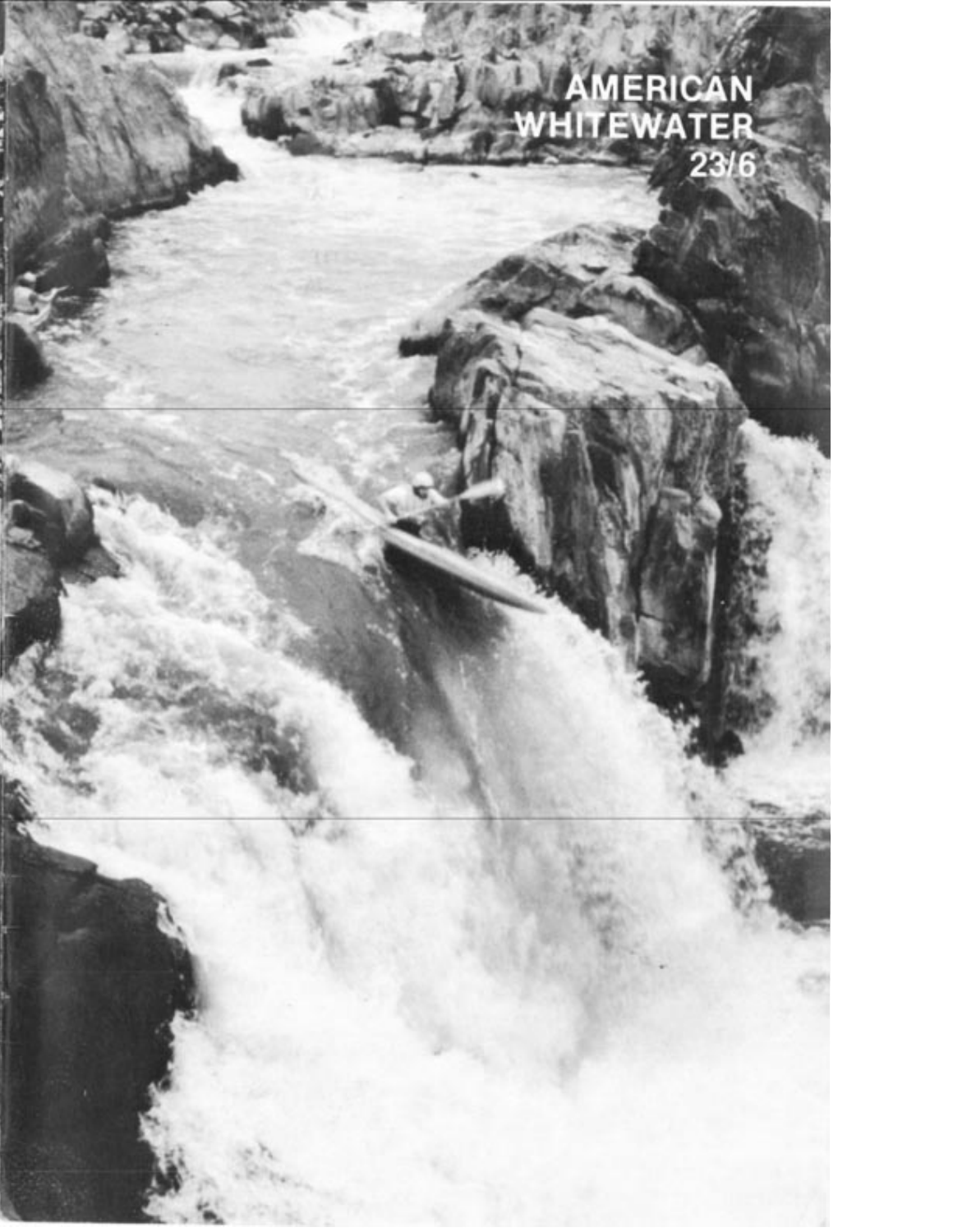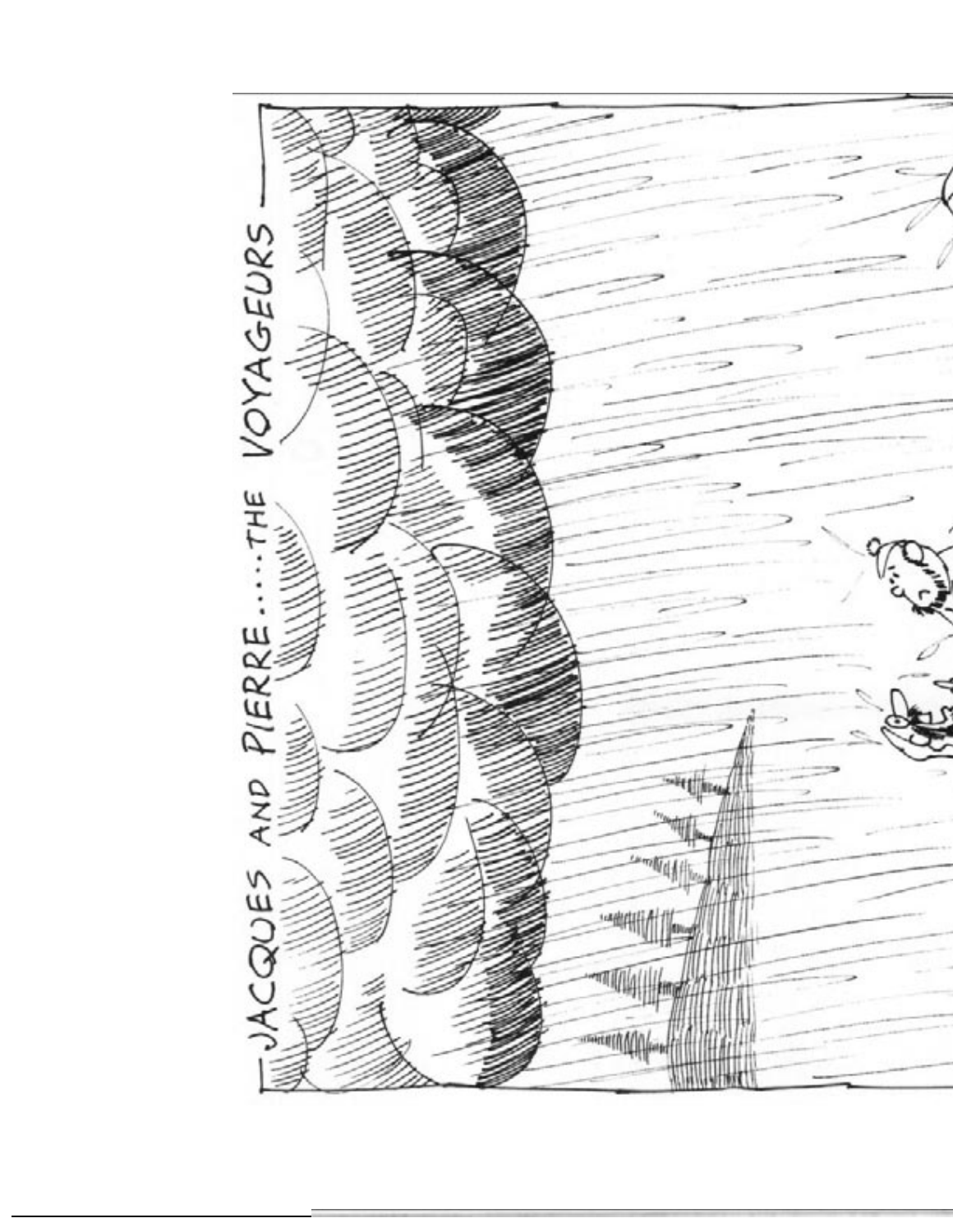#### **WHITEWATER** American The American Whitewater Affiliation Sponsored by Vol. XXIII. No. **NOVEMBER/DECEMBER 1978** Contents **ARTICLES** The American The 95th Congress and You. . . . . . American Rivers Conservation Council 188 Whitewater Letter Bombs for Affiliation The Dickey Lincoln..................Fern Stearns 194 ExecutiveDirector **JAMESC. SINDELAR DEPARTMENTS** 264 East Side Dr. Concord. NH 03301 **Board of Directors Preside** Peter N. Skinner Rm. 4772, #?. W.T.C. New York, NY HOUSE 1976-78 Scott Arighi 19697 S. Falcon Drive Oregon City. OR 97045 Editor: Bill Kirby, PO Box 541, Fairfax, VA 22031 **Robert Burrell** Editorial Committee: Ed Alexander, O.K. Goodwin, Rose Mary Gabler, Geo. Larsen. Ray 1412 Western Ave. Gabler, Bob Lantz. Fred Dietz, Joel Freund, Joe Bauer. Phil Vogel, Connie Thorburn, Morgantown: WV 26505 David Smallwood, Iris Sindelar ≣ Business Manager: Rose Mary Gabler, 10 Boulder Rd., Lexington, MA 02173 O.K. Goodwin Circulation Manager: Phil Vogel, PO Box 1483, Hagerstown, MD 21740 1240 Mover Rd. KCCNY Circulation Liaison: Connie Thorburn, 105 Riverview Ave., Longmeadow, Newport News, VA 23602 MA 01106 Safety Code Distribution: David Smallwood, Box 1261, Jefferson City, MO 65101 George Larsen Midwest Membership Chairman: Fred Dietz, 1590 Sleepy Hollow, Coshocton, OH 43812 456 Hawthorne Ave. San Bruno, CA 94066 Advertising Chairman: Joel Freund, 440 Mission Blvd, Fayetteville, AR 72701 conservation Chairman: Robert Lantz, Sunbright, TN 37872 Safety Chairman: O.K. Goodwin, 1240 Moyer Rd.. Newport News, VA 23602 1977-80 How to Write to American Whitewater: Deadlines for ail material, including advertising, are the 25th of Dec., Feb., Apr., June, Aug., and Oct., for Nos. 1, 2, 3, 4, 5 and 6 J. Calvin Giddings respectively. 1425 Perry Ave. Send Race Schedules and results to the Editor. Salt Lake City, UT 84103 Send membership subscription payments, changes of address, non-receipt of copies to Circulation manager, Phil Vogel, PO Box 1483, Hagerstown, MD 21740 Mary Kave Hession Send advertising copy and proofs to the Ad Manager. 3304 Iowa, Apt. 5 Send Payments lor Advertising and requests for advertising information to the Anchorage. AK 99503 Advertising Manager, Joel Freund. **Contract of the US** Murray M. Johnson American Whitewater is mailed to ail members of the American Whitewater Affilia-310 Brockford Rd. tlon, an affiliation of boating clubs and individuals interested in whitewater paddle Heflin, AL 36264 sport. Membership is open to interested individuals at \$7.00 per year and to clubs at **THEFFEREES** \$11.00 per year. Club membership includes listing in the Journal. Publication is planned at 6 times yearly. Single copies, \$1.30 each. Surplus back copies are available at reduced prices. Write Geo. Larsen. P.O. Box 584, San Bruno, CA 94066. The Staff and committee members listed above are unpaid Whitewater enthusiasts Treasurer who volunteer their time and efforts to bring affiliatelmember subscribers this journal. **Rose Mars Gabler** Your contribution of articles, letters, race results and schedules, photos and drawings 10 Boulder Rd. are essential for their continued efforts and the timely publication of the American Leximete Whitewater Journal. MA 02173 Vol. XXIII, No. 6 @ 1978 American Whitewater Affiliation. All rights reserved.

COVER: In this issue we have news on legislative efforts to keep wild rivers like this one free. See p. 188. Photo by Rick Freimuth.

BACK COVER: Al Chase in the Grand Canyon. Photo by Jim Henry.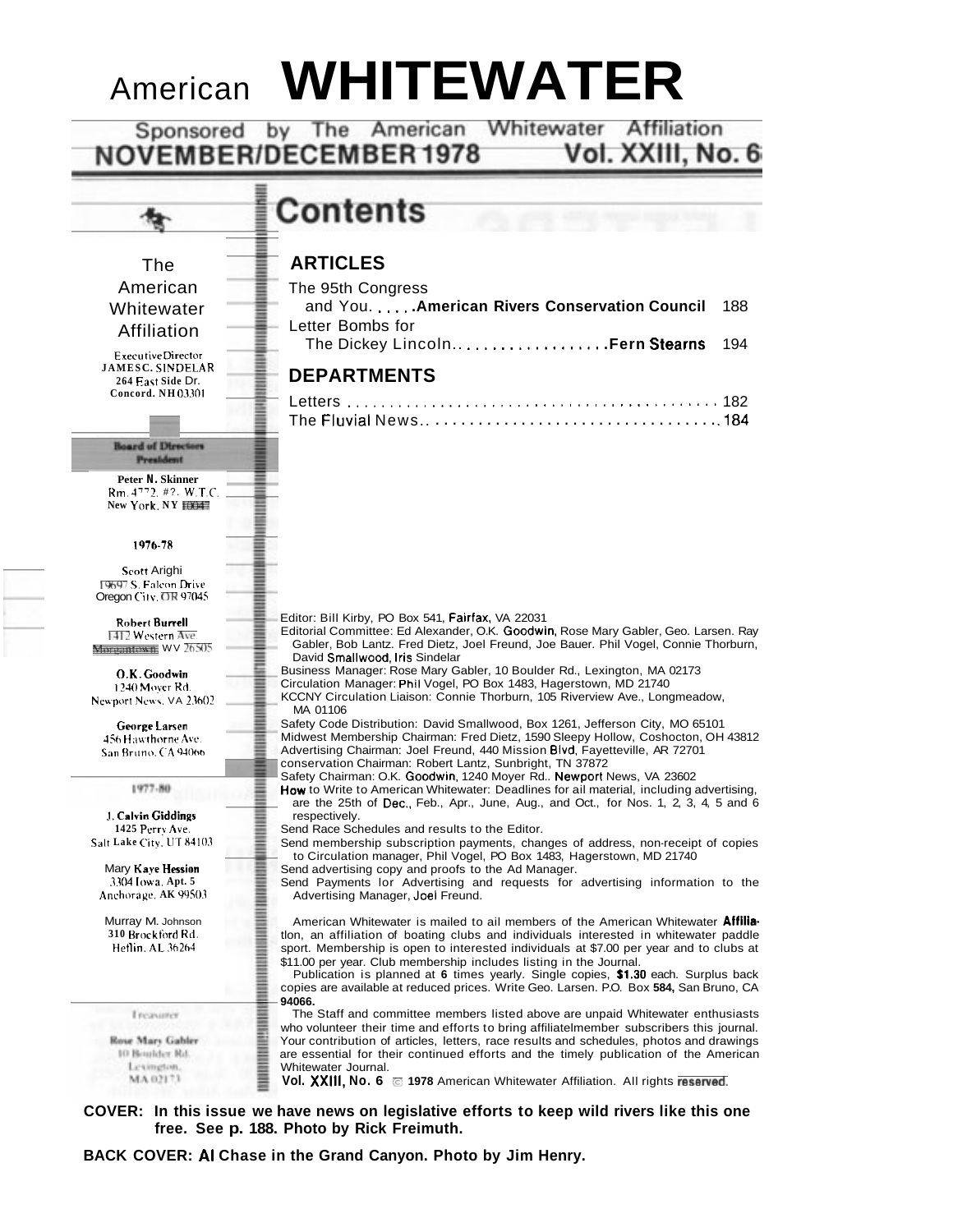## **LETTERS**

Dear Sir,

As part of my Bachelor of Human Movement Studies (BHMS) degree at University of Queensland, I recently conducted a Biomechanical investigation of the effects of varying paddle lengths on performance of top Surf racing ski paddlers. The findings of this study have direct implications for competitive flatwater kayak racing.

While involved in the study it became obvious to me that very little (if any) scientifically-based research into the design and construction of paddles, kayaks or canoes, or into paddling technique is available in Australia.

I wrote to River World Magazine (formerly Down River) whose Associate Editor, Pamela A. Miller, recommended that I write to you in the hope of acquiring information related to any aspect of kayak paddling performance and training methods which may help me in conducting further, more conclusive research.

I hope to study various aspects of paddle and kayak design and construction, as well as paddling technique under Dr. B.D. Wilson, lecturer in Biomechanics at University of Q'ld. Also under Dr. B.M. Quigley (Exercise Physiology) I will be investigating the effectiveness of various kayak training methods.

I would be extremely grateful for any information (scientificallybased or otherwise) which may guide me in these research areas, and would be pleased to return the favour by sending you copies of my findings if you are interested.

Thanking you for your cooperation. In eager anticipation of your reply,

Yours faithfully,

Rob Dickson 57 Wylie St. Graceville, 4075 Brisbane, Australia

### **CLASSIFIED**

NEOPRENE SKIRTSlFLOTA1'IONIOTHER ACCESSORIES - Write for details. DAUBER CANOE AND KAYAK Box 59W, Washington X'ing, PA 18977

**FILM - TO KAYAK** -All about whitewater kayaking. For teaching and learning, recruiting, program. TO KAYAK is recommended by editors of AWA Journal and Wilderness Camping. 33 min. color, sound. 16 mm by Peg Dice. Rental \$35, sale \$350 from BODACIOUS FILMS, 2022 Day St.. Ann Arbor, MI 48104.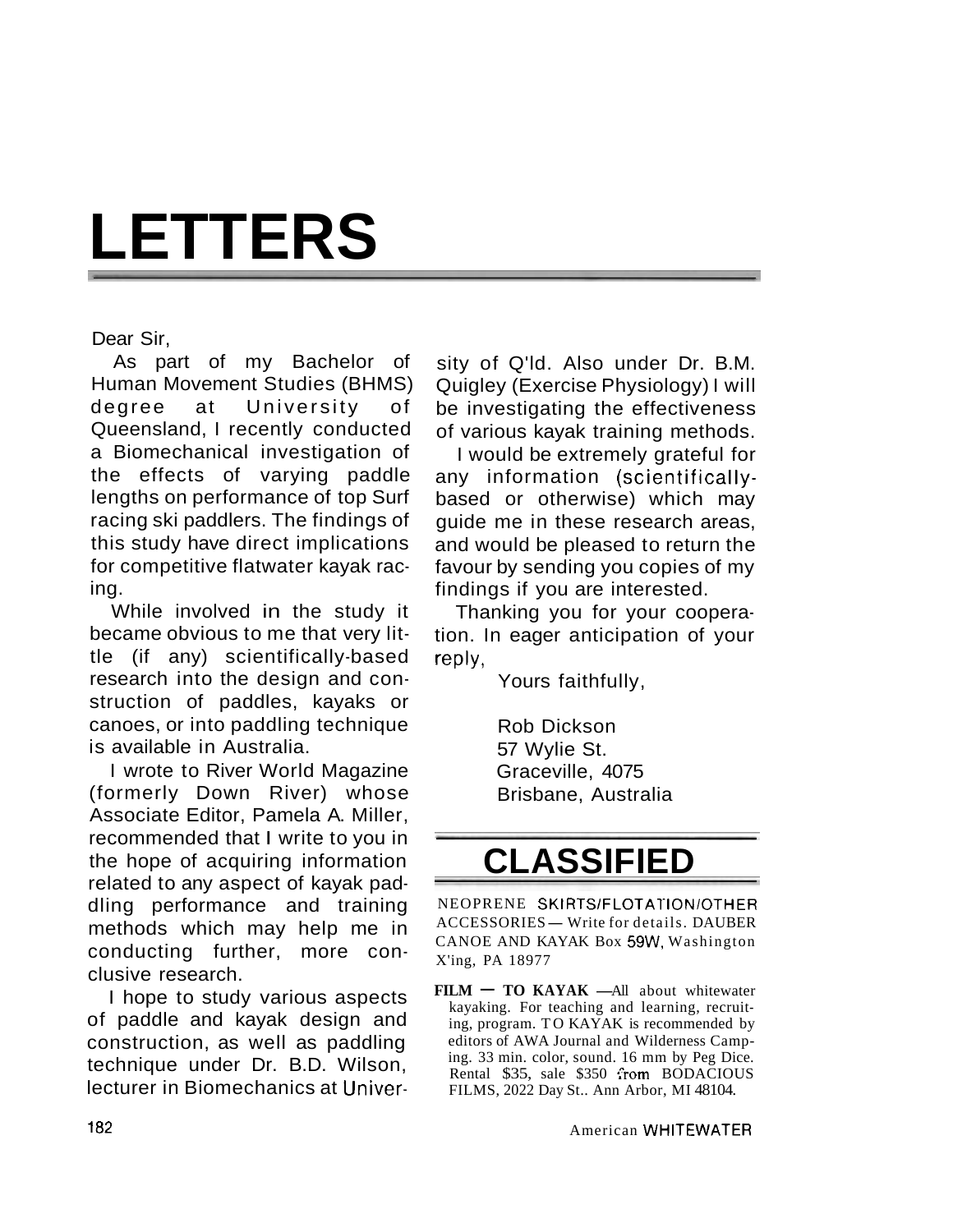### **NAME 3 THINGS**  This Canoeist is Doing Right!

#### **ANSWER:**

- 1. He's out enjoying a beautiful, freeflowing stream.
- 2. He's wearing a Harishok PFD\*
- 3. He's in a Blue Hole Canoe\*\*.

The high-flotation **HARISHOK** (by Extrasport) is THE premier PFD for whitewater use. Over 19 pounds flotation (slightly less in Small model) gives the Harishok 23% more buoyancy than USCG requirements. The Harishok is noted for its designed-in allday, active-use comfort.

*Now in Kingfisher-Blue; a high-visibility color available only through your Blue Hole Dealer.* 

**\*\*BLUE HOLE CANOES;** the tough, rugged, PROVEN whitewater crashboats. ROYALEX hull, tempered aluminum upper structure. A well thoughtout and carefully engineered construction (not blindly copied from someone else). The whitewater standard for the industry.

> Find out more. Write and **ask** for a copy of our whitewater poster.



Sunbright, Tennessee 37872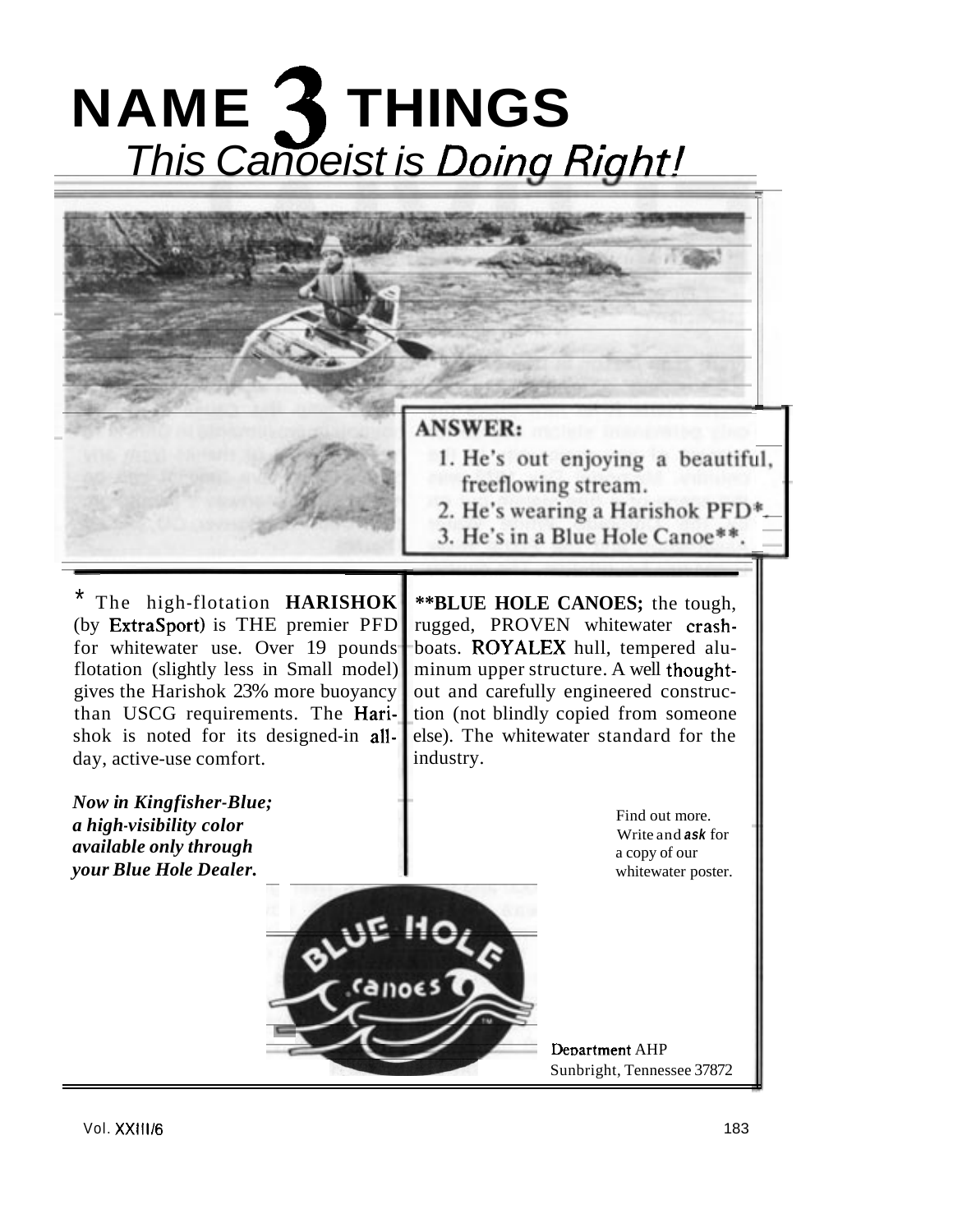### **the**



#### **From Joan Mason in Denver:**

It's finally a reality! Denver's South Platte River now offers the only permanent slalom course for boaters of any major city in the country. Memorial Day 1978 was the scene of a fine slalom put on by the Colorado White Water Association and the Platte River Greenway Foundation. The course sports 18 gates in the specially designed boat chute and provides excellent slalom practice with as little as 90 cfs . . . a true inner city boating experience.

We here at the Greenway Foundation would like to thank all the CWWA members who contributed to the course, and particularly Ed Chanberlain, Ben Harding and others who got the boaters out on Memorial Day. The final cost of the course was approximately \$12,000. Boaters contributed \$3000 and the remaining \$9,000 was made available by the Greenway Foundation. As the priorities for recreational pursuits vary so much in a project this size and a city the size of Denver, it was no small feat to allocate almost \$10,000 to kayaking and canoeing. A delegation of boaters thanked the Foundation

Board (Joe Shoemaker) and Mayor McNichols on Memorial Day, but it would help the cause of future boating improvements in Denver to receive a note of thanks from any of you who have time. It can be mailed to: Greenway Foundation, 1421 Court PI., Denver, CO, 80202! Thanks.

Platte River Greenway Foundation Joan Mason

P.S. Your best thanks to the City of Denver is to paddle on the course.

#### **Volume** II **of new AMC River Guide Hits the Street**

BOSTON, MA-AMC Director of Publications Arlyn Powell announced today the late June release of the second title in the Club's river guide series, RIVER GUIDE 11, covering central and southern New England.

This is the only comprehensive guide to the 13 watersheds of New Hampshire, Vermont, Massachusetts, Rhode Island and Connecticut," Powell said. "It takes up where RIVER GUIDE I which covers the state of Maine, leaves off."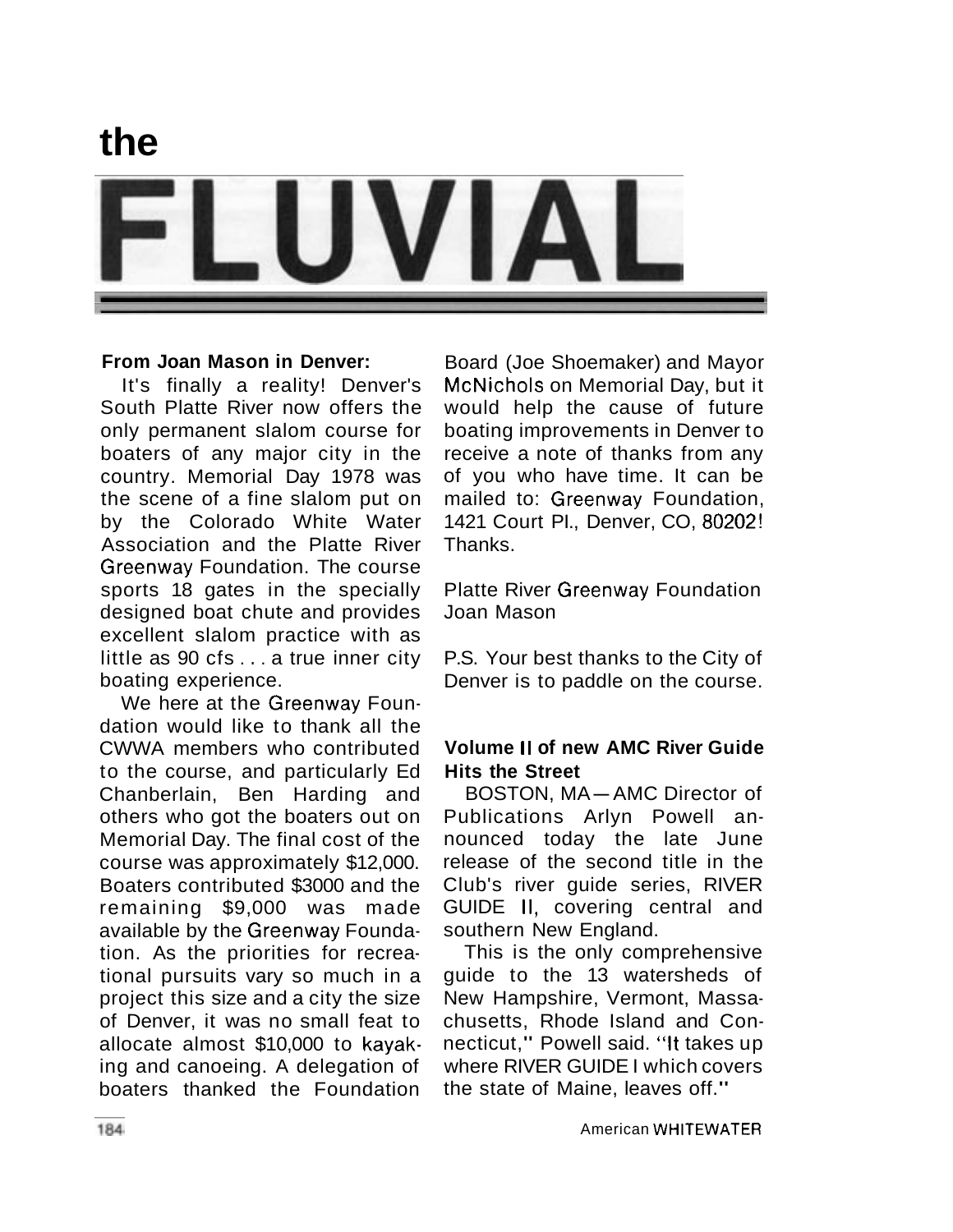

Powell went on to cite a reviewer for The Canoeist's Catalog who called the first volume in the series "a must for people who paddle."

The river guide series is the creation of canoeist Philip Preston and an AMC committee of seasoned boaters. Preston said RIVER GUIDE II was the product of three years of field work, using the Club's NEW ENGLAND CANOE-ING GUIDE as a source of information. "Volume II has not only been updated," Preston noted, "but has been entirely reorganized in places to create a book as useful as possible for canoeists of all skill levels."

The new book features an attractive and easy-to-use format, with maps, expanatory charts, a river rating table and photographs. It is approximately 400 pages long and retails for \$7.95. It comes bound in a flexible, water-resistant softcover.

The Appalachian Mountain Club is the nation's oldest mountaineering group. Since its inception in 1876 the Club focus has grown from one of exploration of the New England mountains, to their protection and .enhancement for recreational purposes. With a membership of over 20,000 the Club, a tax-exempt corporation, conducts an increasingly varied program of public service, education, and conservation.

Club headquarters, at 5 Joy Street on Beacon Hill in Boston, houses one of the largest mountaineering libraries in the country and numerous map and photographic collections.

Hundreds of miles of hiking trails, twenty backcountry campsites and shelters, and various public education workshops are maintained by the AMC. In addition, the Club has built and operates nine huts along the ridgepole of the White Mountains, as well as a year round center for climbing, skiing, and mountain rescue.

#### **NEW BOOK ON ENVIRONMEN-TAL IMPACT PROCESS AN. NOUNCED**

Information Resources Press has announced the August 1978 publication of a new book, "The Environmental Impact Process: A Guide to Citizen Action," by Neil Orloff, associate professor at Cor-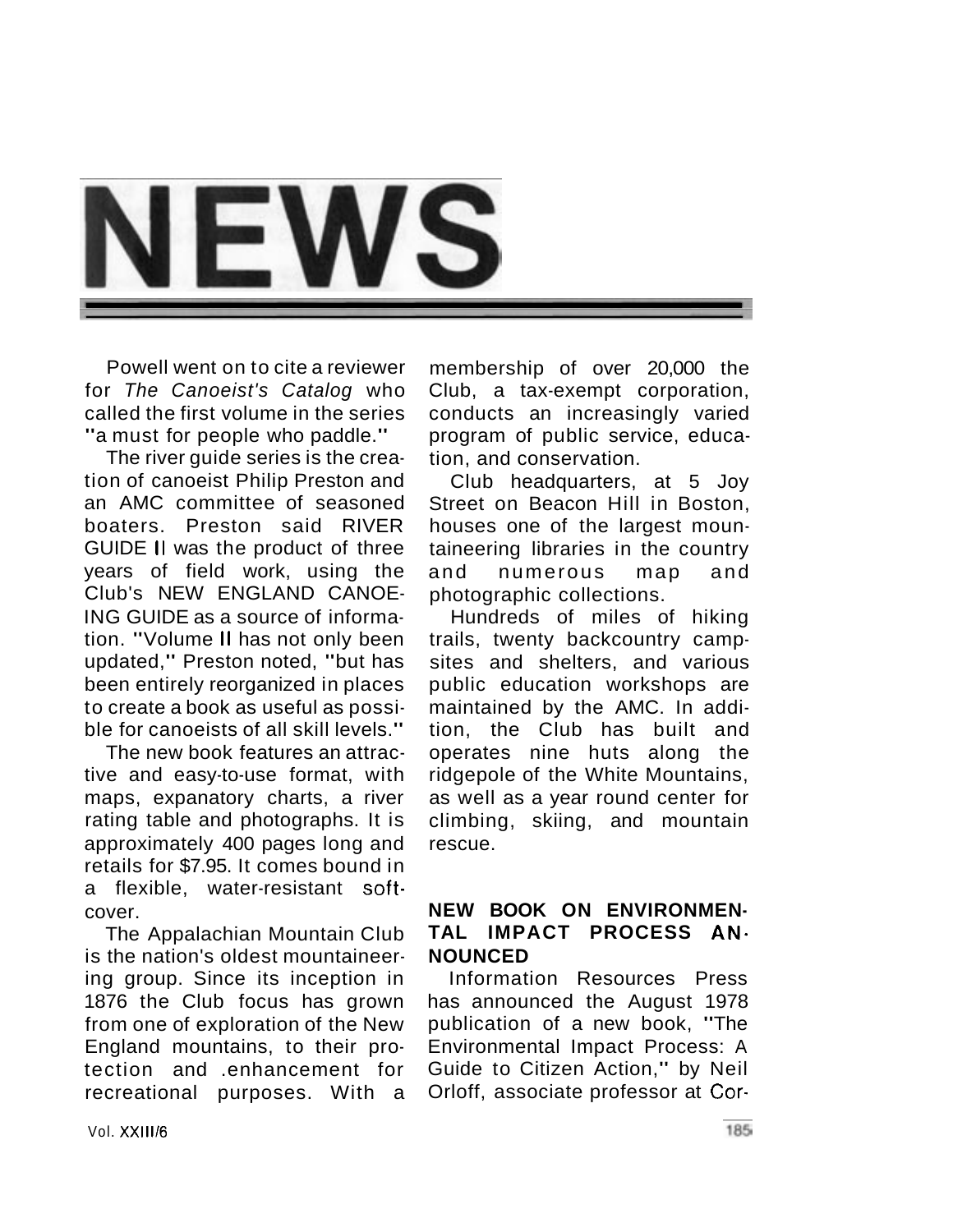nell University, where he is on the environmental, and other public infaculty of the program on science, terest groups, and directly from Intechnology, and society and the formation Resources Press, Suite department of environmental 316, 2100 M Street, N.W., Washingengineering. ton, D.C. 20037 (202-293-2605).

According to the author, who served as legal counsel to the Council on Environmental Quality prior to assuming his present post, "The purpose of 'The Environmental Impact Process: A Guide to Citizen Action' is to help private  $\bullet$  **is blue CA 94005** citizens, local officials, and interested groups learn how the process works. More importantly, it explains how individuals can use the impact statement process to make their views known to government decision makers and thus become part of the government decision-making process."

**book are enhanced by illustrations by Diane Edwards LaVoy, which** The Voyageur name and design **E** in the tradition of the early fur **furthering furthering furthering** in the tradition of the early furthering the strategists. So traders of the Hudson Bay Company. They were expert canoeists. So hight the discussions and in-<br>
official Voyageur Canoe Belt.<br> **Christian Political Canoe** Belt.

In his foreword to the book, **Charles Warren, Charlem Cof the S. S. 95 belt. 86.95 buckle. Buy both for only \$14.95 postpaid and save State I**<br>Council **and Environmental Quality** Woyageur. Ltd., Box 512-A, Shawnee Mission, Kansas 66201 Council **and Environmental Quality,** St.95. Money-Back Guarantee if returned, postpard, within 30 days.<br>
States: "This excellent book gives<br>
citizens the information needed to **I BOX 512-A, Shawnee Mission, Ks. 66201** states: "This excellent book gives COUTICIT OF ETIVITOTITIERITAL QUATITY,<br>
States: "This excellent book gives<br>
Citizens the information needed to<br>
The im- **I I YES**, please send me the following<br>
Voyageur Cance Belt items. QUANTITY & SIZE pact statement process truly effective and actional process in the intervent process in the intervent of the intervention of the intervention of the intervention of the intervention of the intervention of the intervention make their participation in the im-<br>
pact statement process  $\overline{\text{truly}}}$  effec-<br>  $\overline{\text{BELT & BUCKLE}}$  (Save \$1.95). \$14.95<br>
Curately the particular points and<br>  $\overline{\text{CPELL}}$   $\overline{\text{CPELL}}$  (Save \$1.95). \$14.95<br>  $\overline{\text{CPELL}}$  (Sav tive. It lays out clearly and ac-<br>curately the particular points and change federal plans and decitechniques open to citizens to<br>change federal plans and deci-<br>sions. For this guidance, Professor<br>Orloff, a recognized expert in the Change federal plans and decidence of the Change of the Change federal plans and decidence of the COUNT EXPIRATION<br>Sions. For this guidance, Professor<br>Orloff, a recognized expert in the NAME sions. For this guidance, Professor<br>Orloff, a recognized expert in the<br>environmental impact statement<br>process is to be congratulated."





**official Canoel Structions set forth.**<br>Structions alloy. The buckle is made of finely crafted heavy brass alloy. The **belt**<br>is thick, ruggedly handsometopgrain leather, expertly dyedandfinished.

Sizes: Small 26 to 30: Medium 30 to 34; Large 34 to 38. Price \$9.95 belt. 86.95 buckle. Buy both for only \$14.95 postpaid and save

| states: "This excellent book gives<br>citizens the information needed to<br>make their participation in the im-<br>pact statement process truly effec-<br>tive. It lays out clearly and ac-<br>curately the particular points and<br>techniques open to citizens to | Voyageur, Ltd., 5935 Merriam Drive<br>Box 512-A, Shawnee Mission, Ks. 66201<br>$\Box$ YES, please send me the following<br>Voyageur Canoe Belt items. QUANTITY & SIZE<br><b>BELT &amp; BUCKLE (Save \$1.95). \$14.95</b><br>6.95<br>9.95<br><b>TONIY</b><br>SIZE: SMALL 26 to 30: MEDIUM 30 to 34: LARGE 34 to 38.<br>CASH WITH ORDER: Make check or money order |
|---------------------------------------------------------------------------------------------------------------------------------------------------------------------------------------------------------------------------------------------------------------------|------------------------------------------------------------------------------------------------------------------------------------------------------------------------------------------------------------------------------------------------------------------------------------------------------------------------------------------------------------------|
| change federal plans and deci-<br>sions. For this guidance, Professor<br>Orloff, a recognized expert in the                                                                                                                                                         | <b>EXPIRATION</b><br><b>ACCOUNT</b><br><b>DATE</b><br>NO.                                                                                                                                                                                                                                                                                                        |
| environmental impact statement<br>process, is to be congratulated."<br>The book, retailing at \$10.95, will                                                                                                                                                         | ADDRESS<br>CITY<br>Z<br>P<br>an                                                                                                                                                                                                                                                                                                                                  |
| be available through book dealers,                                                                                                                                                                                                                                  |                                                                                                                                                                                                                                                                                                                                                                  |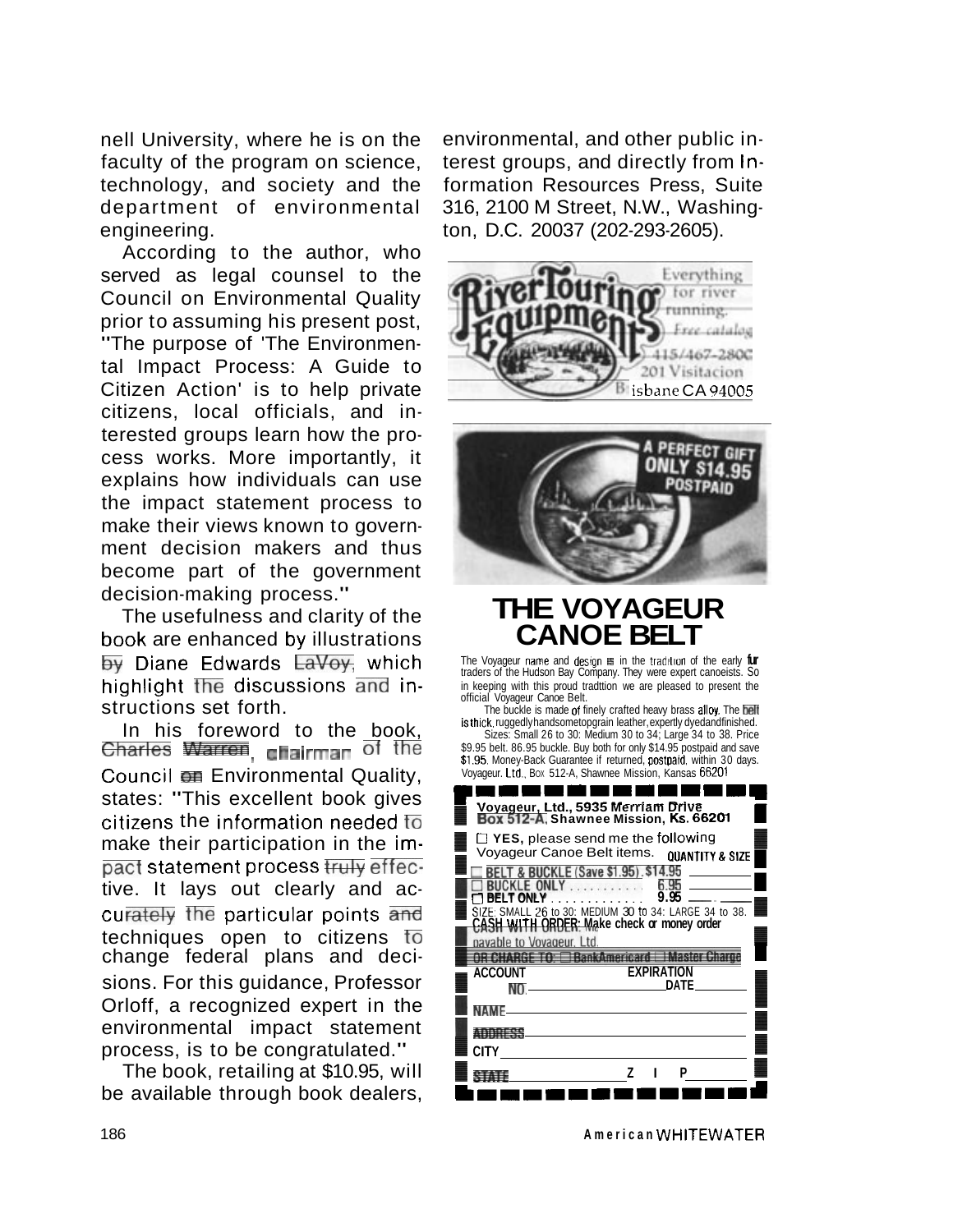

... dedicated to the preservation of America's heritage of free-flowing rivers, needs the support of everyone who cares about the future of Wild and Scenic Rivers.

ARCC, a national clearinghouse for technical and legal information, is also involved in legislative action directed toward increasing the numbers of rivers protected under wild and scenic rivers laws, and encourages innovative methods of river preservation.

Action Handbooks on methods of river protection, and a Newsletter with Action Alerts are part of our member service. Join us!

: American Rivers Conservation Counsel **131** 7 Pennsylvania Avenue, S.E. :Washington, D.C. 20003 1 Enclosed is my contribution of: S10.00 - Regular Member **- \$25.00, or more - Contributing Member<br>ame** : Name : Address : City State Zip ..............................................................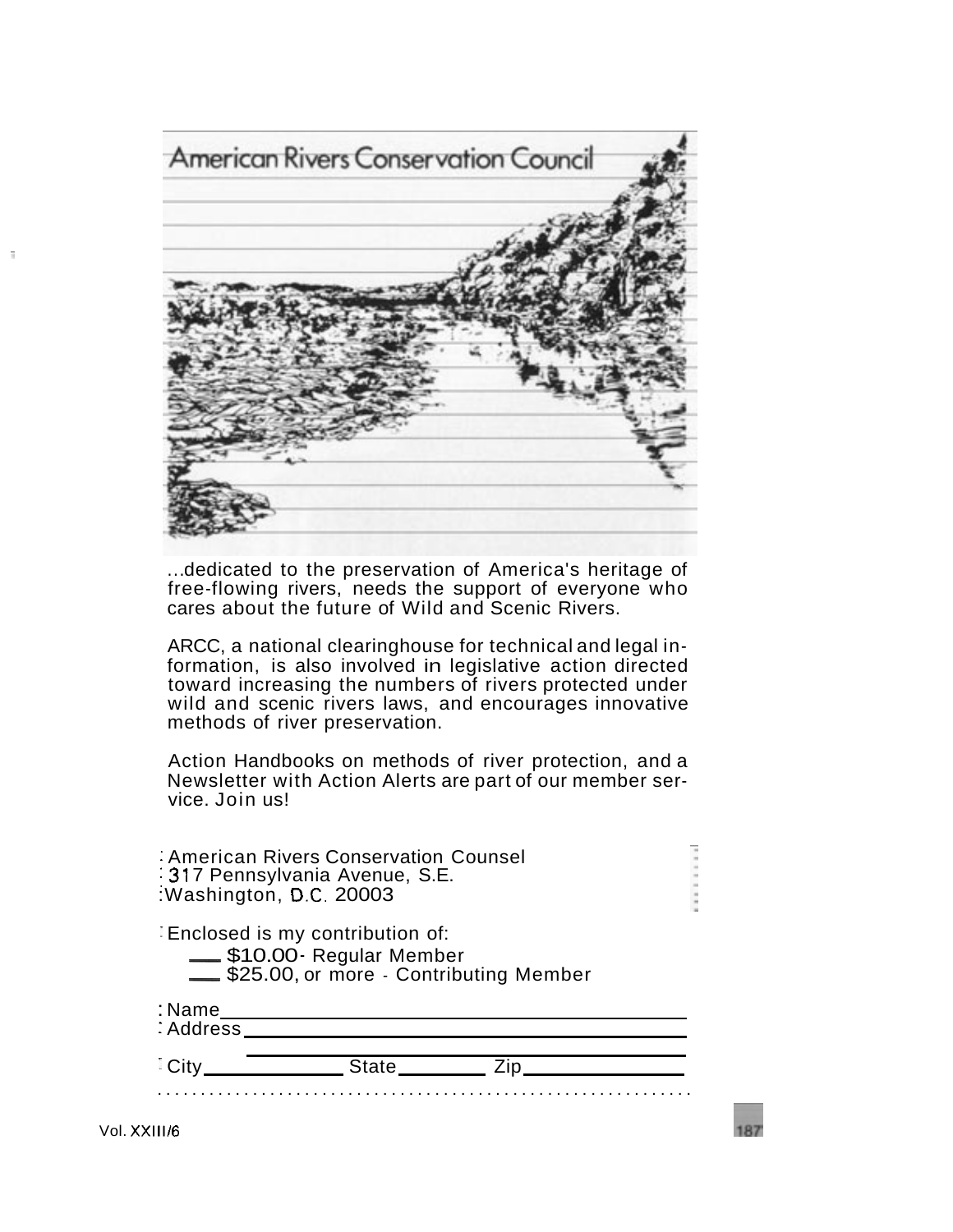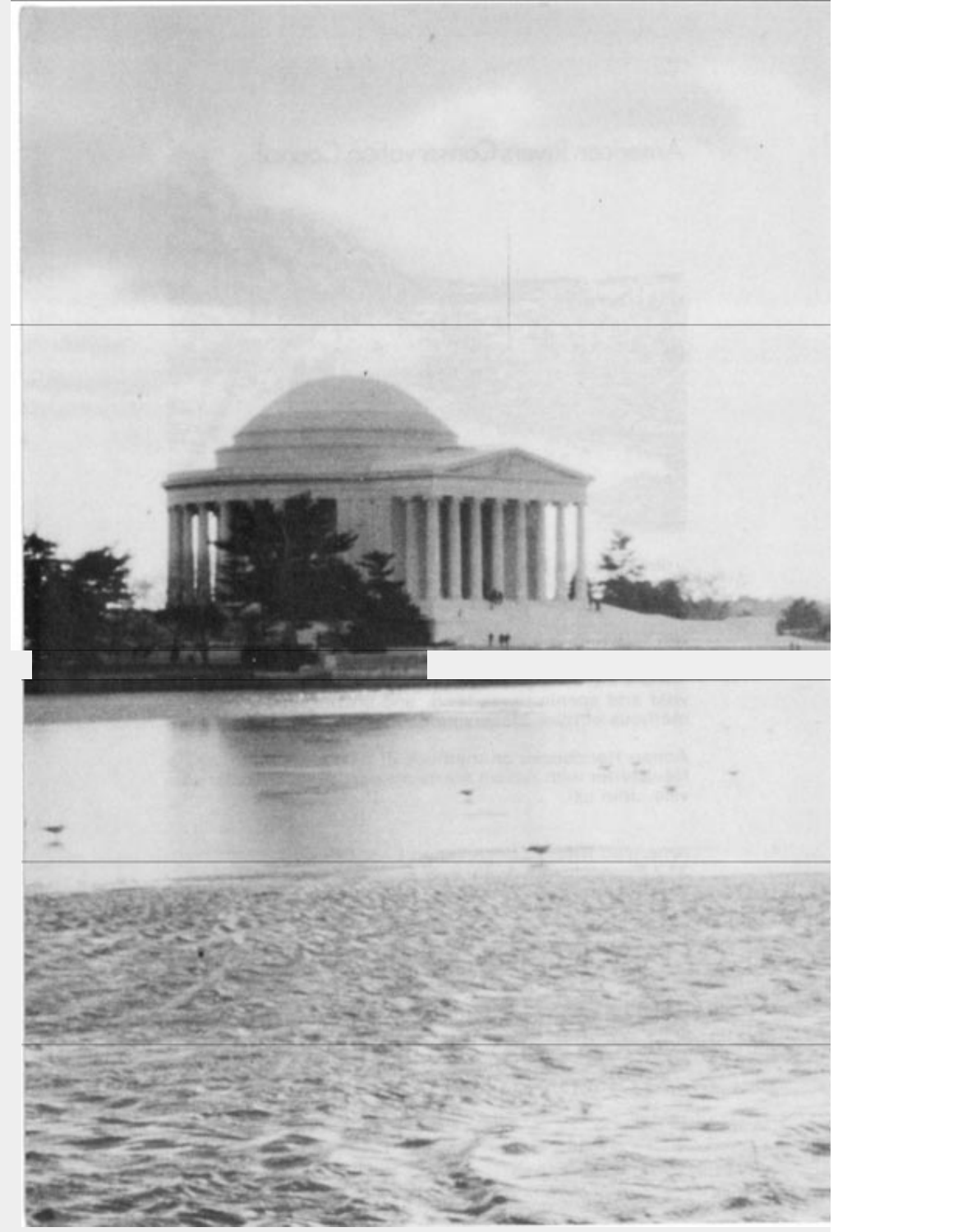# The 95th Congress and YOU

#### **Good Conservation News from Congress**

The following is reprinted courtesy of the American Rivers Conservation Council newsletter.

Several pieces of legislation of great significance to our freeflowing river heritage were part of the flurry of activity of the closing days of the 95th Congress. Although there were setbacks, we fared very well on the whole. Successes were highlighted by passage of the greatest additions to the national wild and scenic river system since its creation and the upholding of an historic veto of the public works appropriations bill.

#### **NATIONAL PARKS AND RECREA-TION ACT OF 1978**

After considerable negotiation with the Senate and complex parliamentary maneuvering, National Parks Subcommittee Chairman Phillip Burton of California engineered his omnibus bill through Congress and on its way to the President. The package was added by the House as an amendment to a previously passed Senate bill, S 791 (Sawtooth N.R.A.) on October 4; passed the Senate with amendments late Thursday night October 12; and was cleared by the House first thing the next morning. Nearly all of the major provisions of HR 12536 remained in the bill (wild and scenic rivers, national parks wilderness, Mineral King, Pine Barrens, Santa Monica, Urban Recreation) and some were even strengthened. The result is quite probably the most comprehensive natural areas preservation measure ever.

In regard to wild and scenic rivers (Title VII) we lost several study rivers and two of the generic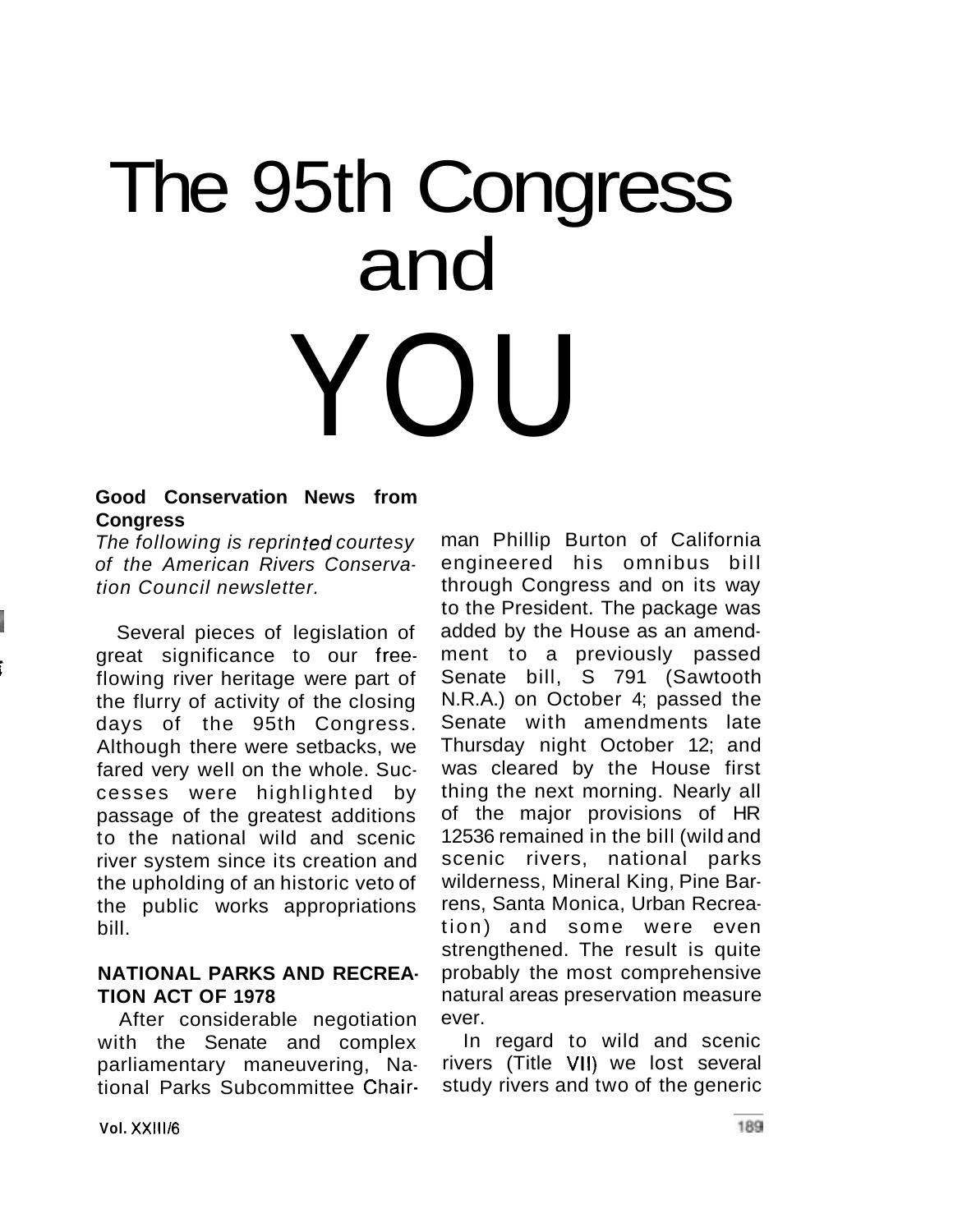amendments, but ended up with 8 designations (Pere Marquette, Rio Grande, Skagit, North Fork American, Upper Delaware, Middle Delaware, Missouri, and St. Joe) and 14 study authorizations (North Fork Kern, Loxahatchee, Ogeechee, Salt Verde, San Francisco, Fish Creek, Black Creek, Upper Allegheny, Cacapon, Escatawpa, Myakka, Soldier Creek, and Red River). An effort to delete the Middle Delaware was defeated on the Senate floor by division vote.

A major addition to the bill (Title XI) was establishment of the New River Gorge National River (basically like a national recreation area but utilizing the protective measures of the wild and scenic rivers act) in West Virginia. Included is wild and scenic study authorization for New River tributaries Greenbriar, Bluestone, and Gauley, and Gauley River tributaries Meadow and Cranberry.

Among several items which were sought in conjunction with but in separate bills from the omnibus bill was a measure to deauthorize the Cross Florida Barge Canal and study the area for possible inclusion in the national park system. While cleared by the Senate, which had passed a similar bill earlier in the year, the measure could not be brought up in the House because unanimous consent was needed to appoint conferees and Congressman Chappell (FL) blocked all efforts to do so.

#### BOUNDARY WATERS CANOE AREA

After the Senate balked at the strong bill passed by the House, the two sides in the dispute over the Boundary Waters Canoe Area appointed negotiators who worked out a compromise. When the prodevelopment side dismissed the compromise out of hand, Senator Anderson (MN) decided to press for passage of that compromise anyhow. The measure was reported with only about a week left in the session, and the conference report (which accepted the Senate version) was passed by both the House and the Senate on the very last day. The BWCA is protected from logging and mining and the area open to motorized boats is reduced.

#### ALASKA NATIONAL INTEREST LANDS

In still one more case where the House had passed a strong measure relatively early and the Senate was not taking action, the Alaskan lands legislation was left unresolved; although the Senate unexpectedly came very close to taking action on the bill. The result is probably in the best environmental interests as the bill reported by the Senate Committee was clearly not acceptable. President Carter and Interior Secretary Andrus have pledged to use the Antiquities Act and other administrative authorities to protect the proposed areas in the absence of legislation.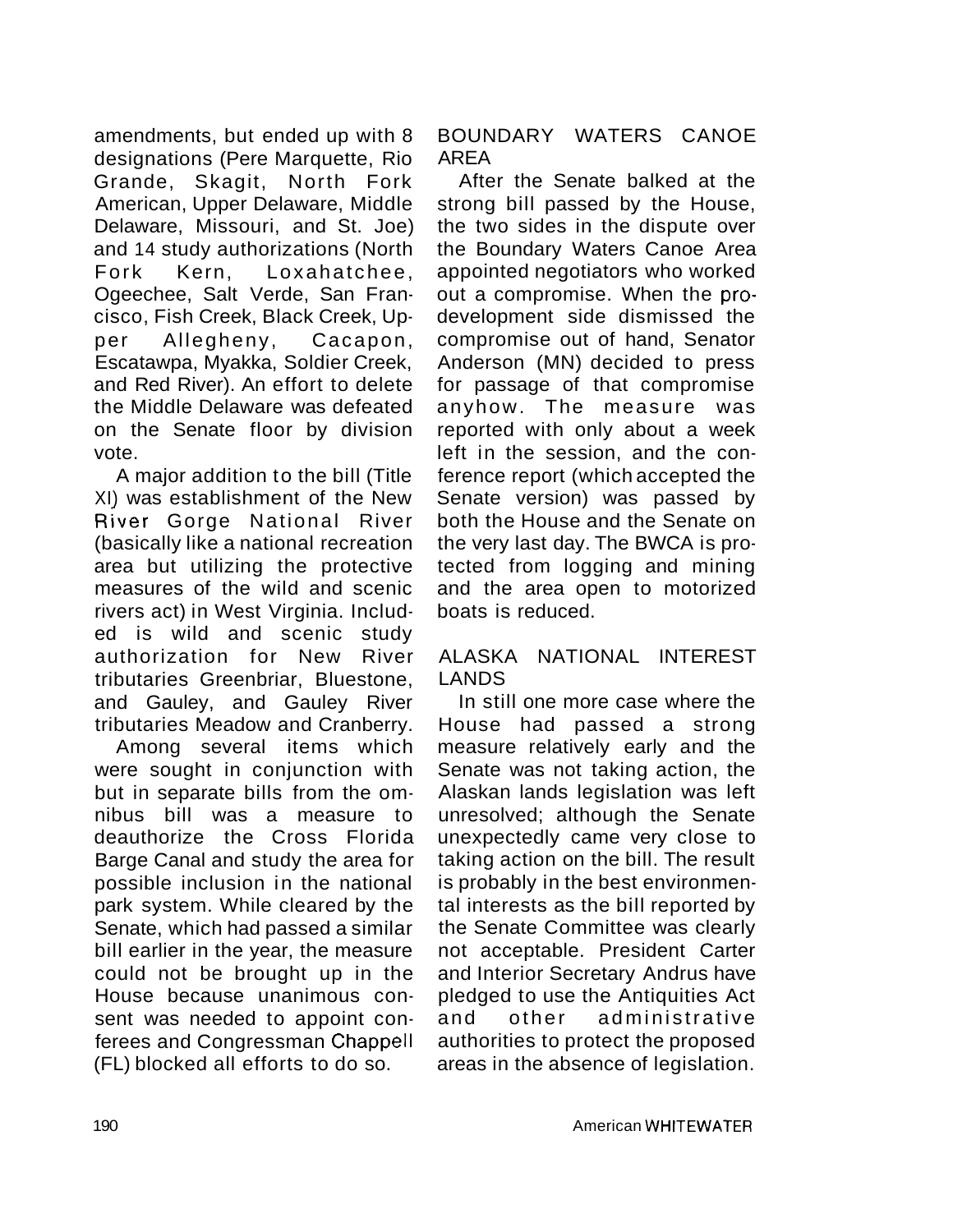#### **PUBLIC WORKS APPROPRIA-TIONS**

The big news on the dam fighting side of things is of course that on October 5th President Carter vetoed the Public Works Appropriations bill, and that veto was sustained by the House on the same day. The 223 to 190 vote (significantly short of the twothirds needed) defeating the override attempt was a strong victory over pork barrel adherents who are staunchly resisting water policy reforms. it is also a strong victory for President Carter, who had been publicly stating his regret for not vetoing last year's bill. A joint resolution serving as a substitute bill which corrected most of the objections Carter had raised was passed both houses on the final day. It deleted the six "hit list" projects which had not been funded in last year's "compromise," deleted ten of the 27 new starts Congress had added to the bill, restored funding for the Water Resources Council, and deleted language mandating the Corps of Engineers and Bureau of Reclamation to hire 2,300 new employees.

#### **WATER RESOURCES DEVELOP-MENT AUTHORIZATION**

Less visible but also a critically important victory was the veto that did not have to happen. Omnibus Corps of Engineers river and harbor and flood control authorization legislation was not passed by the 95th Congress. Effort to pass the

bill failed dramatically in the closing moments in the House as a teller vote showed the lack of a quorum and led to the House's adjournment.

#### **LOCK AND DAM 26**

The big setback on the water projects scene was the authorization of replacement of Lock and Dam 26 on the Mississippi River. Senator Russell Long (LA) attached the measure as a rider to a bill relating to taxation of bingo games. This project, which could be the first step toward expanding all of the Mississippi and Illinois River locks and dams, was successfully blocked for several years by railroad and environmental interests in order to get the barge companies to reimburse the costs of constructing and operating waterway projects. President Carter, who had promised to veto any Lock and Dam 26 bill which did not contain a meaningful user charge, reversed his position late in the session and agreed to sign a bill such as the one Senator Long produced. The bill passed the House under suspension by a close vote **(\*/3** was required) on October 13. We do now, for the first time, have a waterway user fee, but we have lost the leverage for one that is of real significance.

#### **ENDANGERED SPECIES**

The reauthorization of the Endangered Species Program was a disappointment as it seriously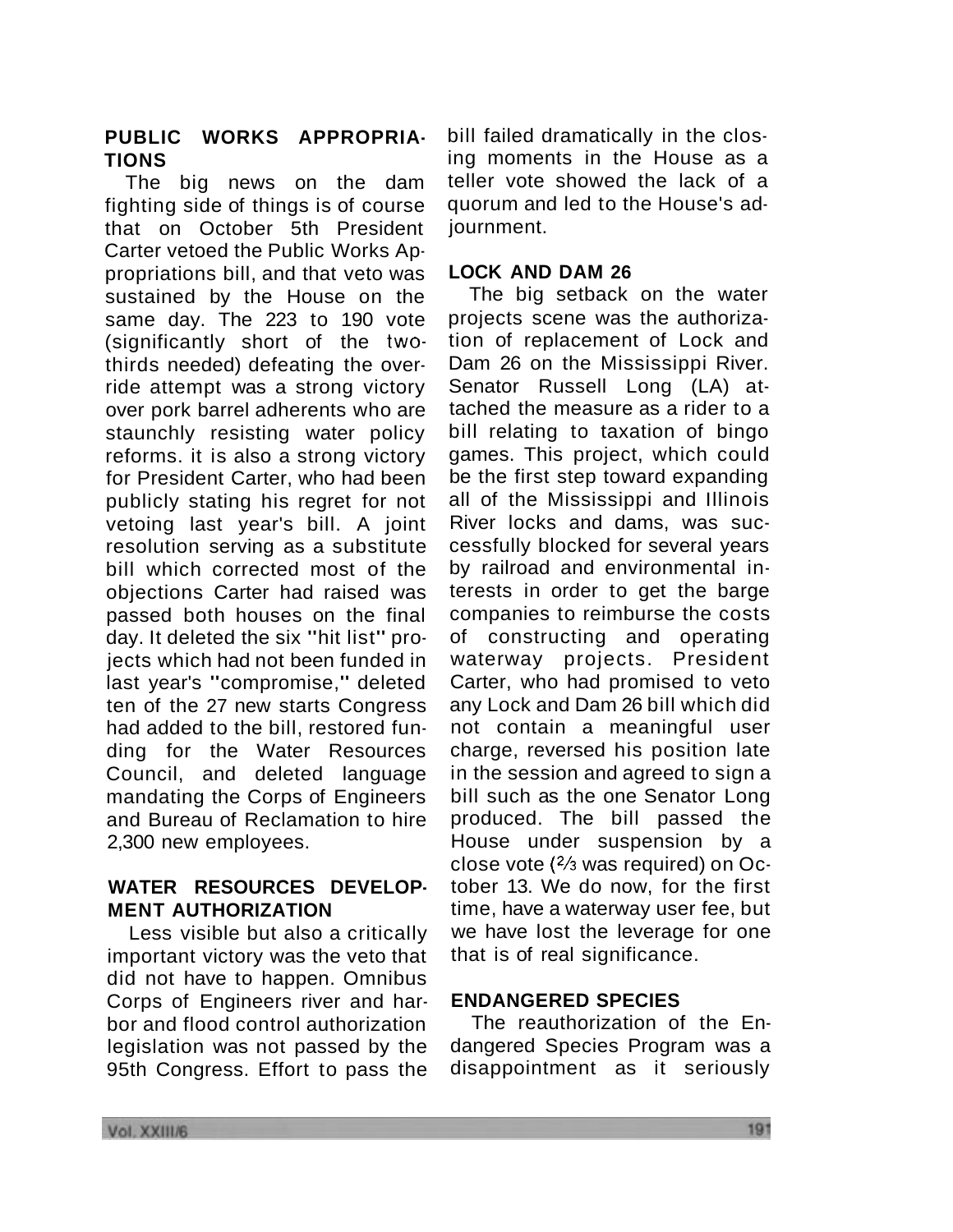weakened the program and set up special procedures for reviewing its effect upon Tellico Dam in Tennessee and the Grey Rocks Project in Wyoming. House floor action sought to drastically gut the program, but the language agreed on in the conference was for the most part based on the Senate provisions passed earlier which only mildly destroyed the program.

#### COLORADO RIVER BASIN

One additional setback was attached to the Department of the Interior Appropriations bill passed a couple of weeks before Congress adjourned. Water projects in the Colorado River Basin were exempted from the National Environmental Policy Act. This action could nullify a current court challenge requesting a comprehensive impact statement for the entire basin. This Environmental Defense Fund suit was seen as a hope for slowing down some of the really bad projects planned for the Southwest.

#### GET THE WHOLE PICTURE

Of American river conservation developments in the monthly ARCC newsletter and support national conservation efforts at the same time. Send \$10 or more to:

American Rivers Conservation Council 317 Pennsylvania Ave., S.E. Washington. DC 20003





**American WHITEWATER**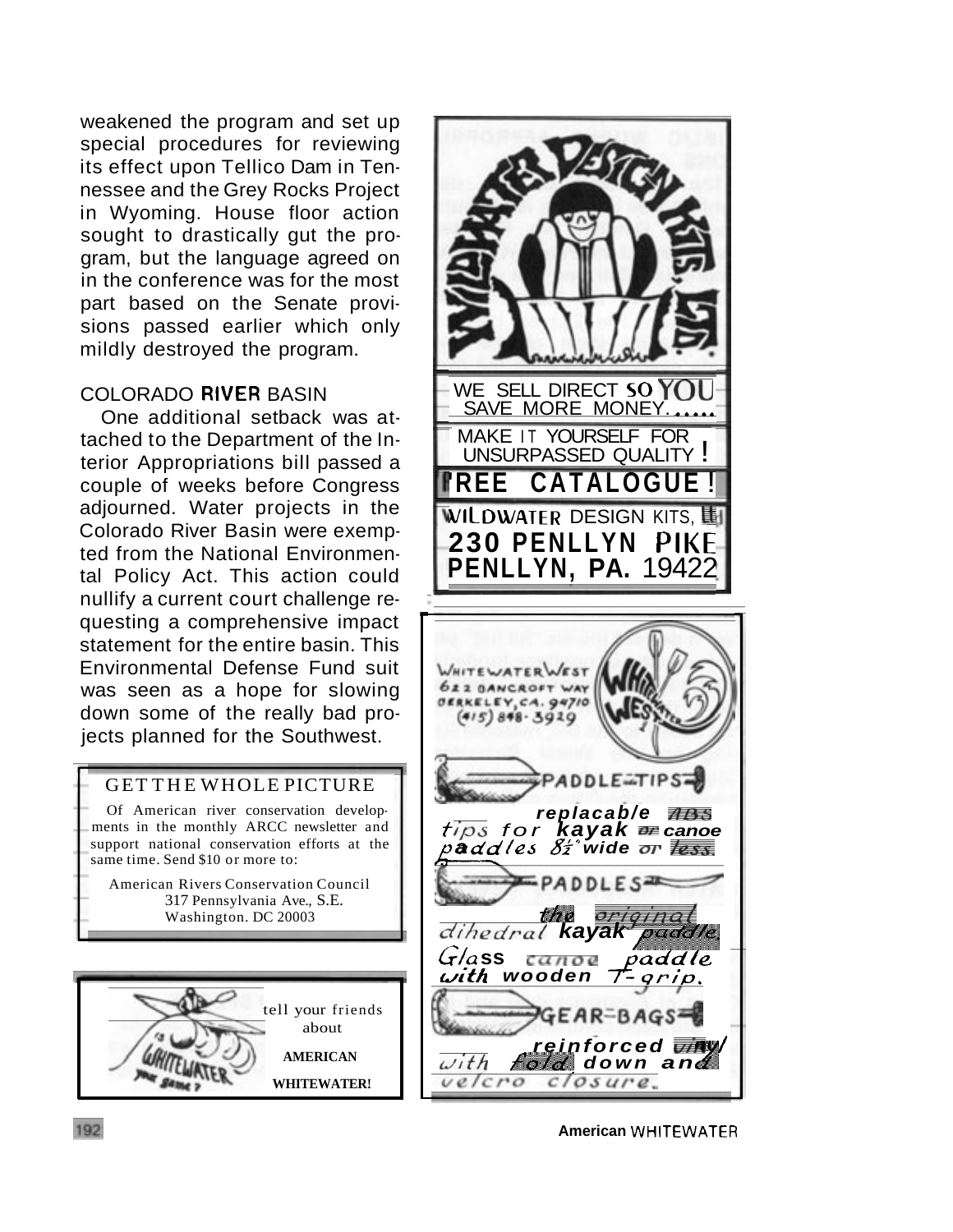# **The A.W.A. NEEDS YOU!**

### **Many positions of leadership are now open.**

**Contact: Pete Skinner 2 World Trade Center Room 4772 New York, NY 10047** 

### **and VOLUNTEER TODAY!**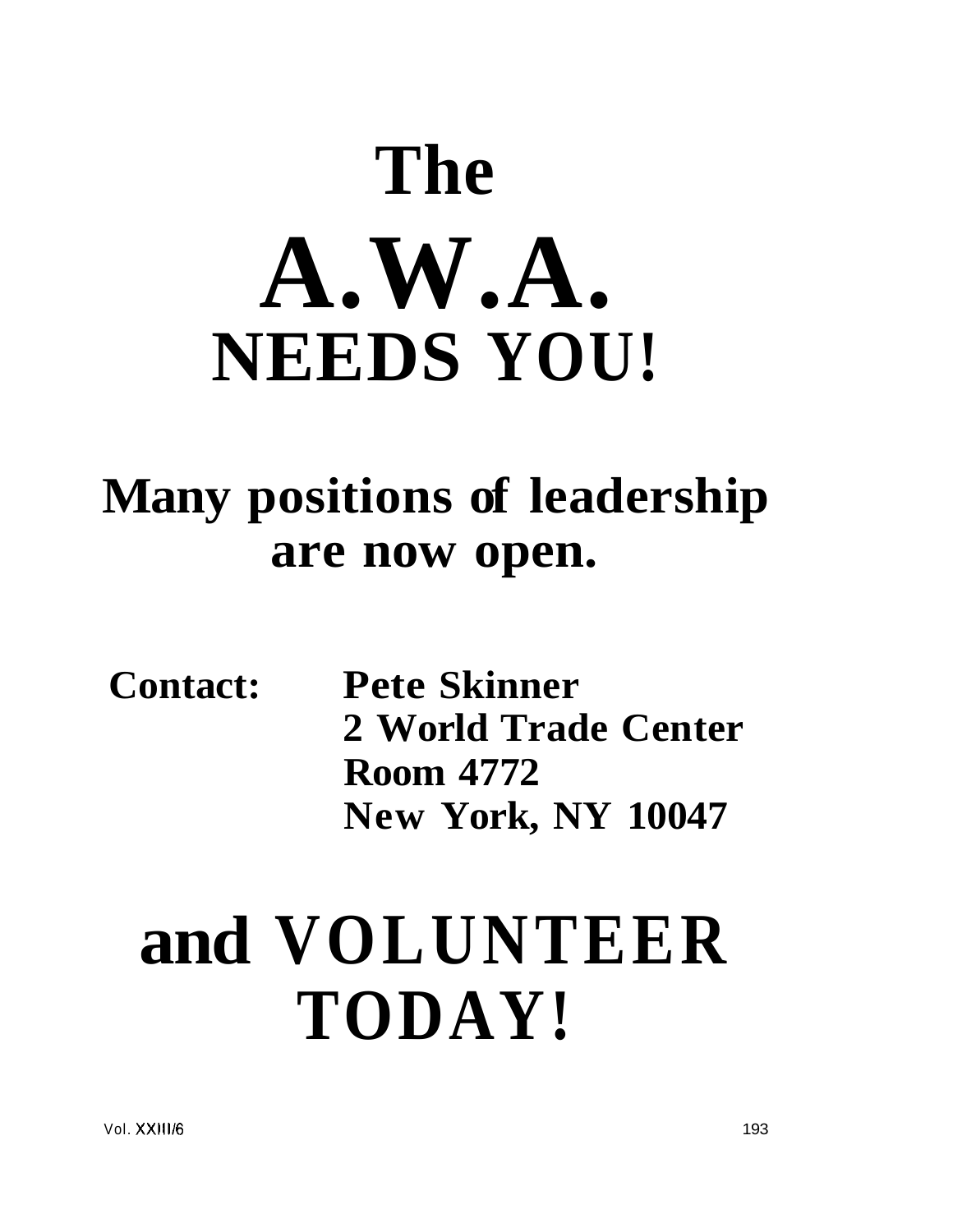

### for the Dickey-Lincoln

Have you been looking for a new and different weapon with which to fight a proposed new dam in your area? If so, consider the following letter, which appeared in the Bangor Daily News on December 6, 1977:

To the Editor:

Even though I'm an out-of-stater, I hope you'll print my letter. Dickey-Lincoln Dam should be built to supply the people of Massachusetts and the rest of southern New England with electricity. We need it to maintain our sophisticated lifestyle. All our modern appliances like color TV's, air conditioners, and dishwashers don't run on air. The ignorant backwoods types in Maine just wouldn't understand. All they care about are a few trees and deer. So what if they flood some trees; as for deer, what good are they? If they build the dam, it will provide a lot of jobs for the unemployed in Massachusetts who can move up there.

#### **by** Fern Stearns

Who knows-many of us might even stay and start a new city after we've modernized the area. So what if they flood a couple hundred residents out? The government will give them new houses—a small<br>price to pay to keep pay Massachusetts and the rest of us in electricity. I've seen northern Maine before. What it needs is a good dose of pavement.

It's a good thing Maine's Senators Hathaway and Muskie care about the rest of us and not just the backwoods types in Maine. Now if we can convince them that Maine is an ideal place to build nuclear power plants for the rest of New England. The construction would provide thousands of jobs for the rest of us unemployed workers who could move up there.

Write them and tell them so.

Anthony Velucci Boston, Mass.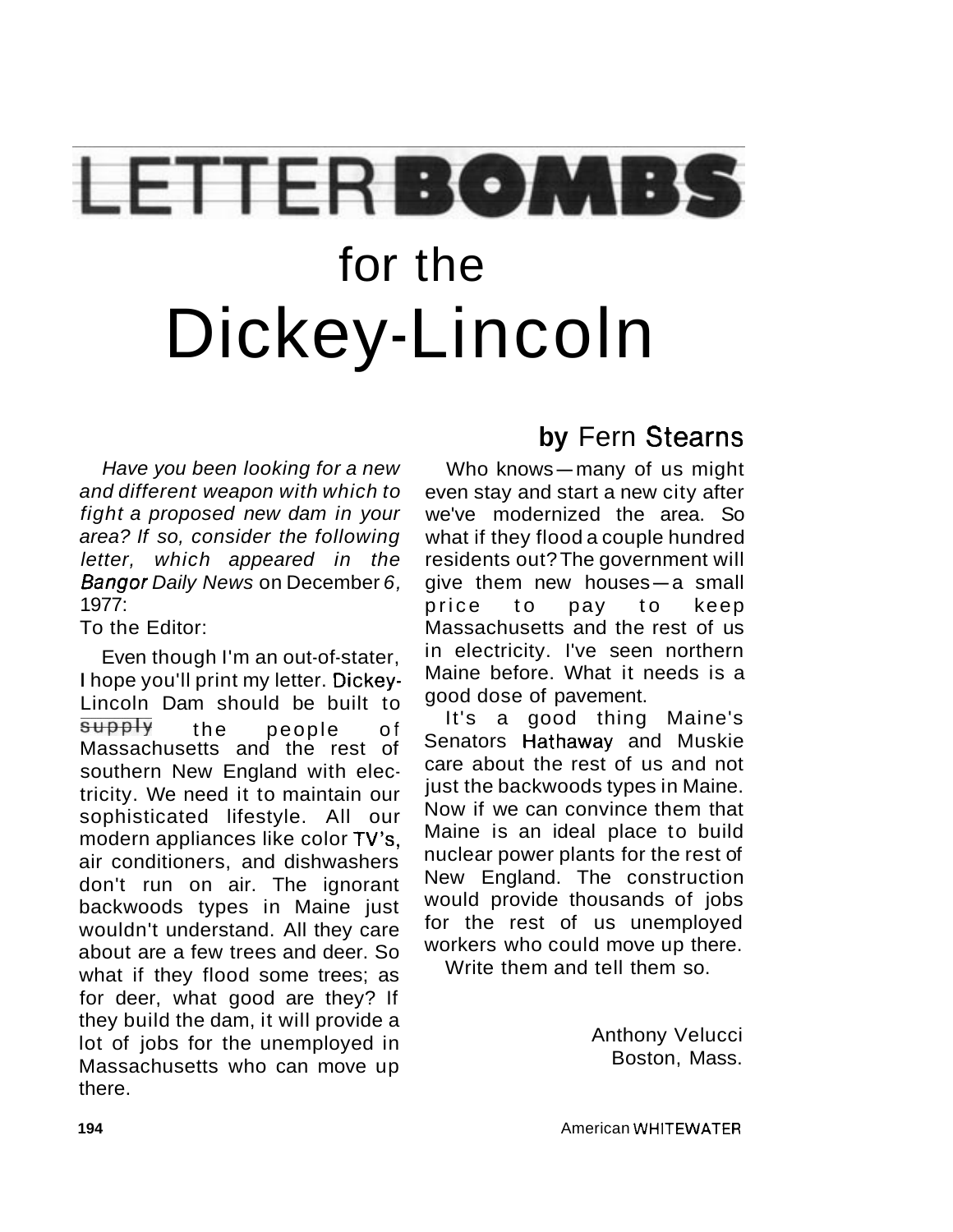Excerpts from some of the responses:

"If we are as ignorant as you say, I should think you had rather stay in your so-called sophisticated lifestyle, even unemployed, than to come up here with such an ignorant bunch as you say we are. My estimation of a man that will make the statements that you did is one who could only get a job like putting lime in an outhouse in warm weather...<sup>"</sup>

#### Another-

"Afore I went to sleep tonite my wife helpt this por ignorant man to rite to you at BDN about that boy with big ideas in Boston..."

#### From Patten-

I do wish Anthony Velucci's address had been given. Boston, Mass. isn't much for an address. . . Did he ever hear of doing dishes in a dishpan and wiping them on a dish towel?. . . I'm glad he thinks Muskie and Hathaway care about "the rest of us in Massachusetts" 'cause they sure don't seem to do much for anyone else . . . **1,** 

#### From Millinocket-

"It has already been established by the Maine populus that we don't want Dickey-Lincoln Dam. As far as kilowatts and jobs are concerned, that small river, the St. John, does not amount to the proverbial hole in the snow."

#### Belfast-

"Instead of running power lines form the Canadian border to the Boston area, we could have the state of Massachusetts dam up the Charles River. It may flood a few

buildings but the amount of money saved from the power lines alone would amount to hundreds of thousands of dollars. Secondly, we could have the Bay State build a nuclear power plant in the middle of your living room . . . "

This went on for weeks. BDN offered no comments whatsoever, but the editors did accent just one of the letters by putting it in a little box.

#### That lettec

Judging from the responses in this column, it's clear that Anthony Velucci has accomplished just what he intended in his letter of Dec. 6: NOT to urge the construction of Dickey-Lincoln for the benefit of wastful, arrogant out-of-staters, but to rouse knee jerk, almost hysterical emotion AGAINST the proiect.

I'm suprised that so many readers took the letter "straight", not recognizing its bitter satire. The author is obviously no contemptuous Bostonian, but an ardent enviornmentalist who has found an effective way to propagandize for his cause.

The letter in the box apparently failed to convince people that Velucci was indeed a satirist. Irate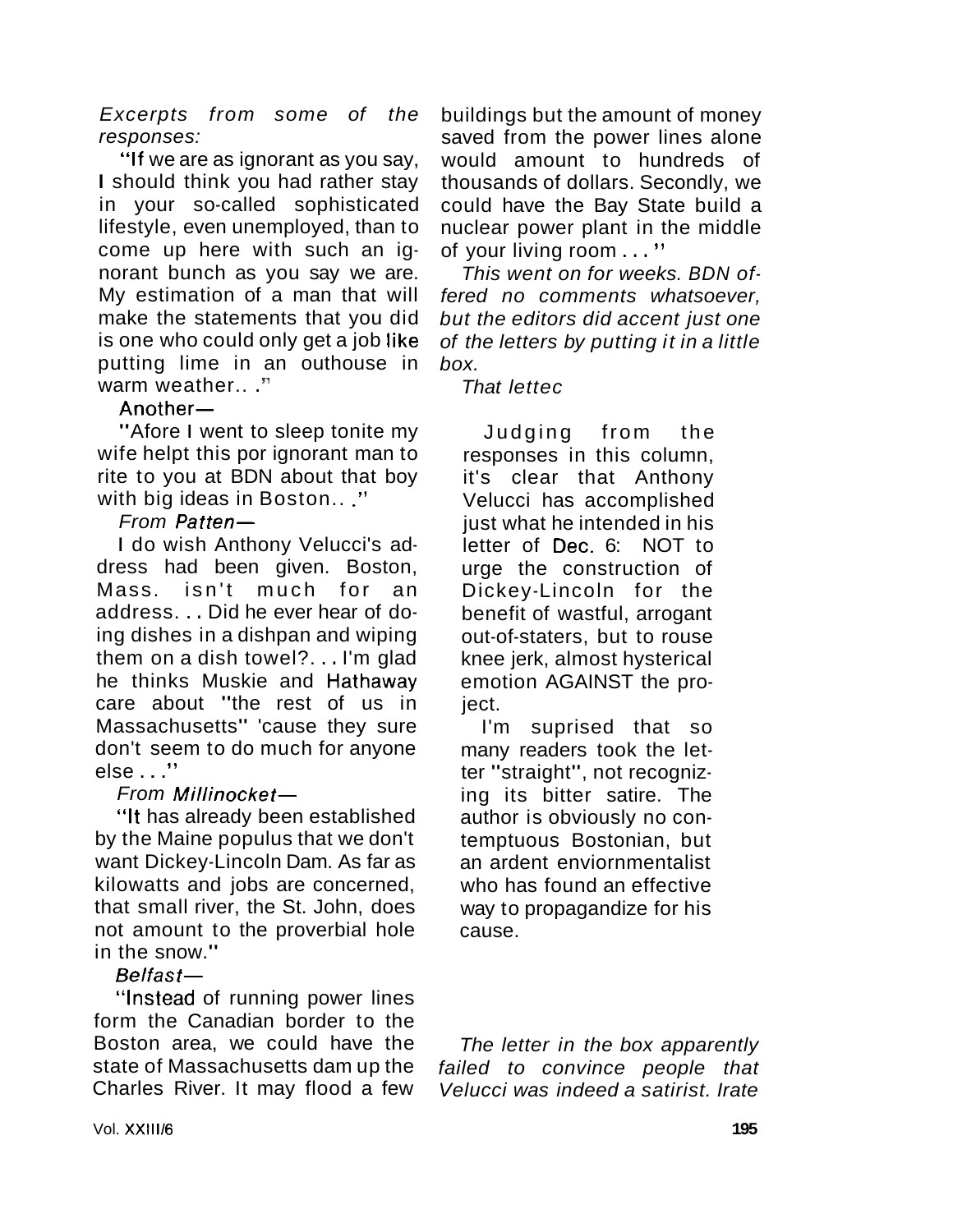readers who took him seriously continued to send letters to the BDN. Finally, Marshall Stone, the editor of the paper, called a moratorium on the subject, with the observation, "Hell hath no fury like a Mainer scorned." He also wrote that the paper had been receiving a lot of flak from Senators Muskie and Hathaway: "Some of their aides, in fact, think the letter was planted by the 'other side' to arouse the anti-Dickey stalwarts out there and get some bad ink for their bosses."

The aides suggested that there was no real Velucci; they had checked the Boston phone books, found no Anthony, and accused the BDN of having been taken in. Some reportedly admitted that they have engaged in orchestrated letters-to-the-editor-campaigns, but self-righteously protest that while "encouragement" of a letter to the editor is ethical, a "fraudulent" letter with an invalid signature is not.

Poor Editor Stone. The irate politicians were as persistent as the irate Mainers had been. Upon announcing the moratorium, he wrote:

"I've been thinking of taking a week off from work and going down to Boston on a manhunt. I figure it would take about a week to knock on all the doors up and down Beacon street, where Velucci supposedly lives. There's nothing I'd like more than to turn up a live, flesh-and-blood Anthony Velucci . . . <sup>"</sup>

Stone then went on to make a

valid point, "Even if there is no real Anthony Velucci, there is someone out there who.. . has a cleverly infuriating approach to the dam controversy. Just because we can't PROVE there's a Velucci, does that make his opinion any less real?"

Maine's Governor has not yet taken a stand on the proposed Dickey-Lincoln Dams, although his citizen's advisory committee decided against it, by a narrow margin. Dams are very seldom built in a state without the approval of the governor of that state.

From "An Overview of the Proposed Dickey-Lincoln School Lakes Hydro-Electric Project" printed by the New England Division of the Corps of Engineers, March, 1978:

"The two proposed earth fill dams located at Dickey are 10,200 feet in length with a maximum height of 335 feet.. . A second earth filled dam located eleven miles downstream at Lincoln School would serve as a regulatory

dam.. . "In the reservoir area, 88,650 acres of existing terrestrial and aquatic habitat would be converted to a standing water ecosystem. Inundation would destroy 278 miles of free flowing rivers and streams . . . Transmission facilities would cross 352 rivers and streams and 80 wetland areas . . . The total length of the proposed line is 365 miles . . . across northern Maine, New Hampshire, Vermont."

Why destroy Maine's beloved St. John River?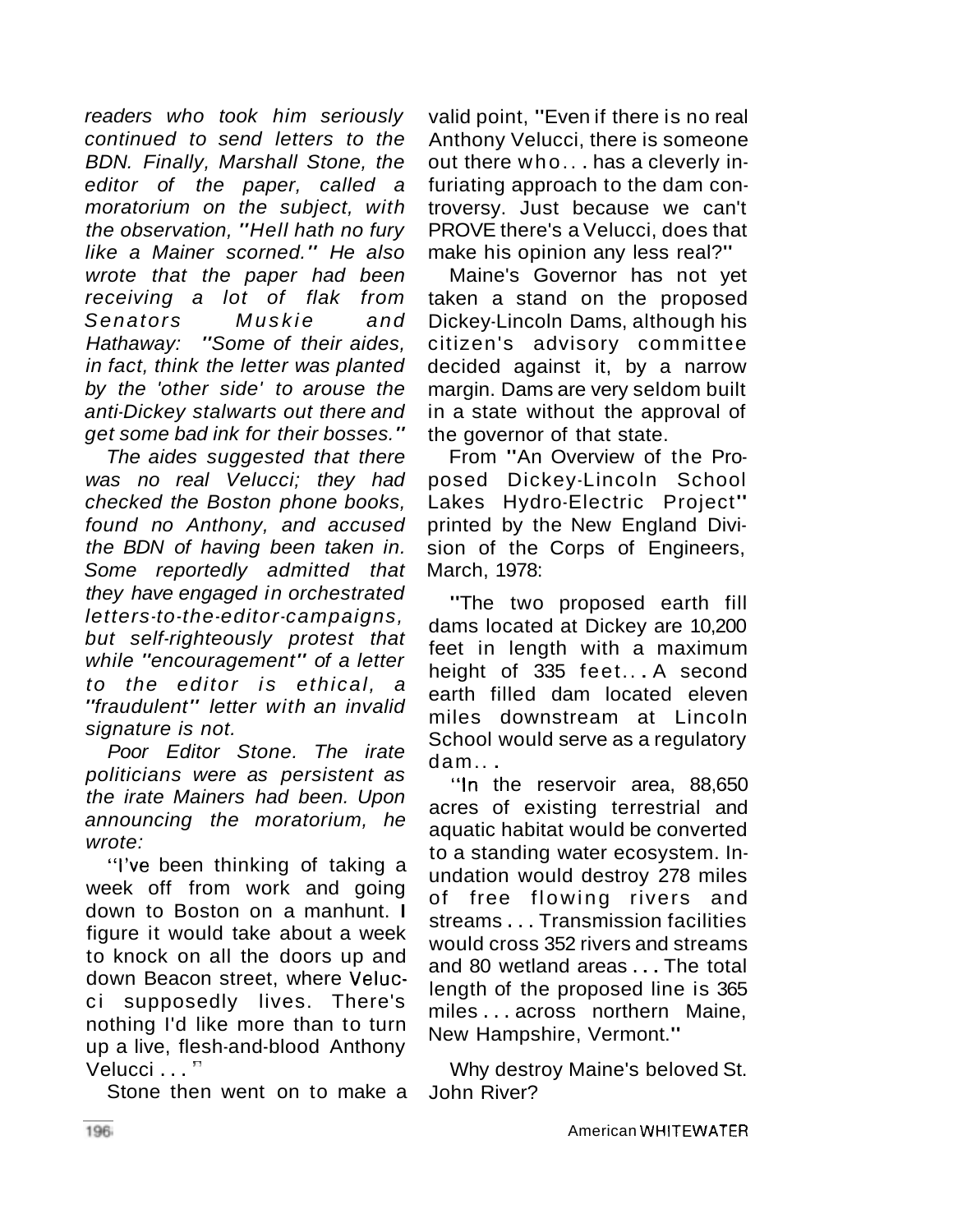Primarily to create a little more peaking power for southern New England. Kill a river, even though pilot peak-load management programs have indicated that price incentives can easily inspire people to conserve more peak load energy than Dickey-Lincoln will produce. **As** long as we have enough electricity to illuminate ugly billboards, As long as we have enough electricity to illuminate ugly billboards,<br>even during peaking hours—the menty to inuminate ugly billocards,<br>even during peaking hours—the<br>epitome of waste—we don't need Dickey-Lincoln.



**Win a Presidential Sports Award in a lifetime sport** 

For information write: **Presidential Sports Award GREENE, RHODE ISLAND**  02827



# -- **NEW TREASURER NEEDED**

After many years of superlative service. Rosemary Gabler is ready to throw in the towel as AWA's treasurer. Person's interested in filling this vital post should contact:

Jim Sindelar 264 East Side Dr. Concord. NH 03301

#### **Rivers Need Friends** ! *Join* **FRIENDS OF THE RIVER 401 San Migel Way Sacramento, CA 95819 (916) 451-9955**

*Send a self-addressed, stamped enz'elope for more znformatzon* 

#### I **MOVING? <sup>I</sup>LET US KNOW!** <sup>I</sup>